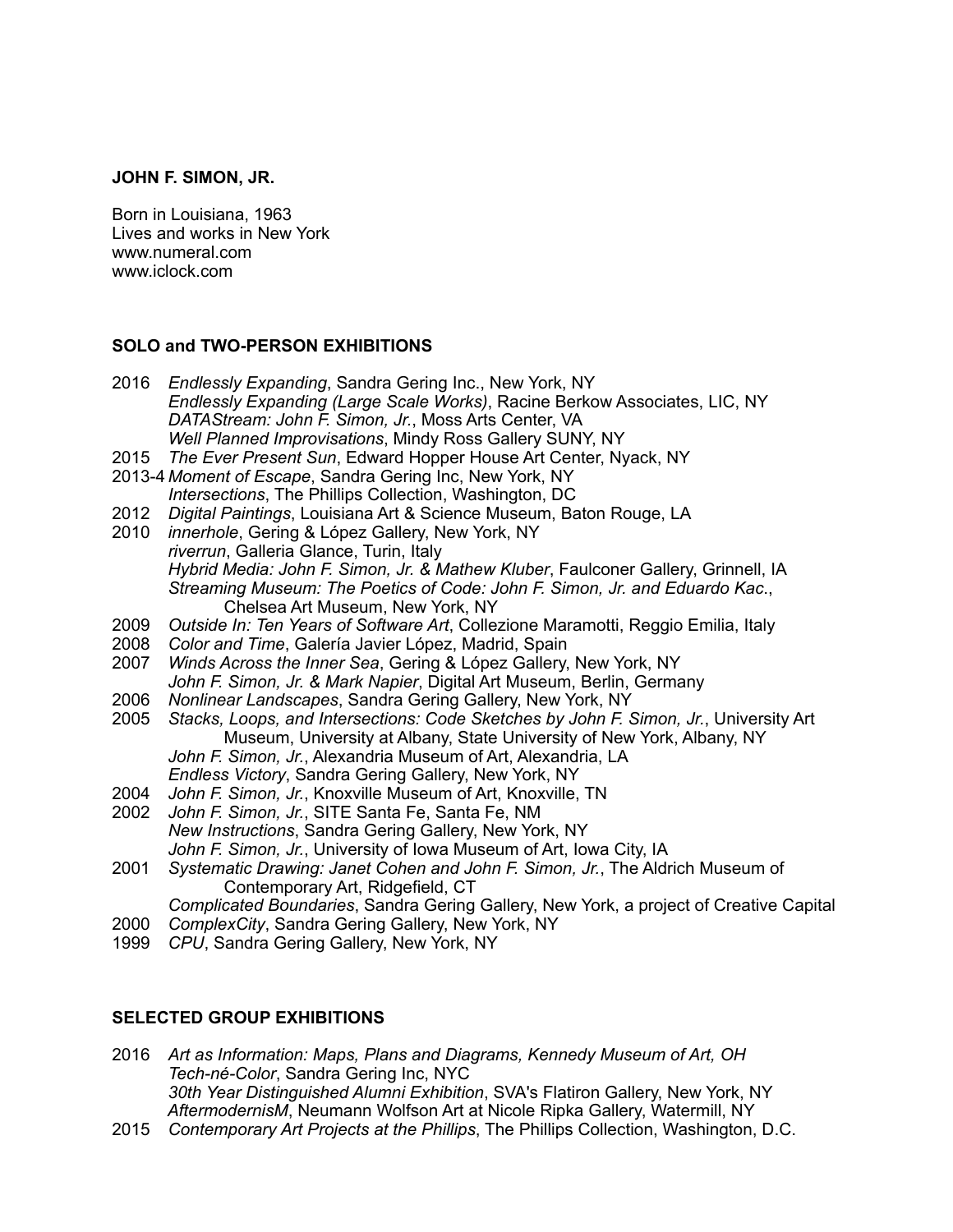| 2014         | Technologism, Monash University Museum of Art   MUMA, Australia<br>//the ART of DATA, Boulder Museum of Contemporary Art, Boulder, CO                                                                            |
|--------------|------------------------------------------------------------------------------------------------------------------------------------------------------------------------------------------------------------------|
| 2013<br>2012 | Vicious Circles, Steven Vail Fine Arts, Des Moines, IA<br>Colliding Complexities: Extreme Feast of the New York - New Aesthetic, Frederieke<br>Taylor Gallery, New York, NY                                      |
|              | San Antonio Collects: Contemporary, San Antonio Museum of Art, San Antonio, TX<br>The Experience Machine, Ikkan Art International, Singapore                                                                     |
| 2011         | Videosphere: A New Generation, The Albright Knox Art Gallery, Buffalo, NY<br>Blink!, Denver Art Museum, Denver, CO                                                                                               |
|              | Experience Space, Gallery [DAM] Berlin, Germany<br>Time and Place, Kunsthalle Detroit, MI                                                                                                                        |
| 2010         | 01SJ Biennial, San Jose, CA<br>The Poetics of Code: John F. Simon Jr. and Eduardo Kac., Chelsea Art Museum, New<br>York, NY                                                                                      |
|              | The Incomplete, Galerie Jean-Luc & Takako Richard, Paris, France<br>Small, Gallery Seomi, Seoul, Korea                                                                                                           |
|              | Traffic Art 2010, Sequence, Quebec, Canada                                                                                                                                                                       |
| 2008         | Digital Art @ Google: Data Poetics, The Project Room for New Media, New York, NY<br>NETworking: Net Art from the Computer Fine Arts Collection, Haifa Museum of Art,<br>Haifa, Israel                            |
|              | Holy Fire art of the digital age, iMAL Center for Digital Cultures and Technology,<br>Brussels, Belgium                                                                                                          |
| 2007         | The Incomplete, Chelsea Museum of Art, New York, NY                                                                                                                                                              |
|              | Ingenuity Festival, work Presented by MoCA Cleveland, Cleveland, OH<br>Art Under Glass, Macy's, Harold's Square, New York, NY                                                                                    |
| 2006         | Art Under Glass: The Synergy of Art and Fashion, Macy's, Harold's Square, New York,<br><b>NY</b>                                                                                                                 |
|              | [Grid < > Matrix], Mildred Lane Kemper Art Museum, Washington University,<br>St Louis, MO                                                                                                                        |
|              | All Digital, Museum of Contemporary Art, Cleveland, OH                                                                                                                                                           |
| 2005         | Techno/Sublime, CU Art Museum, University of Colorado, Boulder, CO<br>ElectroScape, Shanghai Zendai Museum of Modern Art, Shanghai, China                                                                        |
|              | Metamorfosis, Museo Extremeño e Iberoamericano de Arte Contemporáneo, Badajoz,<br>Spain                                                                                                                          |
| 2004         | Paintings that Paint Themselves, or so it seems, Kresge Art Museum, Michigan State<br>University, East Lansing, MI                                                                                               |
|              | Seeing Double: Emulations in Theory and Practice, Solomon R. Guggenheim Museum,<br>New York, NY                                                                                                                  |
|              | Contemporary Art and the Mathematical Instinct, Tweed Museum of Art, University of<br>Minnesota, Duluth; Stedman Art Gallery, Rutgers University, Camden, NJ;<br>University Museums, University of Richmond, VA. |
|              | New York Show, Opelousas Museum of Art, Opelousas, LA                                                                                                                                                            |
|              | RuntimeArt, Mi2 Exhibition Space, Zagreb, Yugoslavia                                                                                                                                                             |
|              | Digital Sublime - New Masters of the Universe, Museum of Contemporary Art, Taipei,<br>Taiwan                                                                                                                     |
|              | Beginning Here: 101 Ways, Visual Arts Gallery, SVA, curated by Jerry Saltz, New York,<br>NY.                                                                                                                     |
| 2003         | 2003-4 Flower Power, Musee des Beaux-Arts, Lille, France<br>ArtApparatus, Bryce Wolkowitz Gallery, New York, NY                                                                                                  |
|              | Split, Sandra Gering Gallery, New York, NY                                                                                                                                                                       |
|              | Dirty Pixels Show, Dunedin Public Art Gallery, New Zealand; Adam Art Gallery at Victoria<br>University of Wellington, Wellington, New Zealand                                                                    |
|              |                                                                                                                                                                                                                  |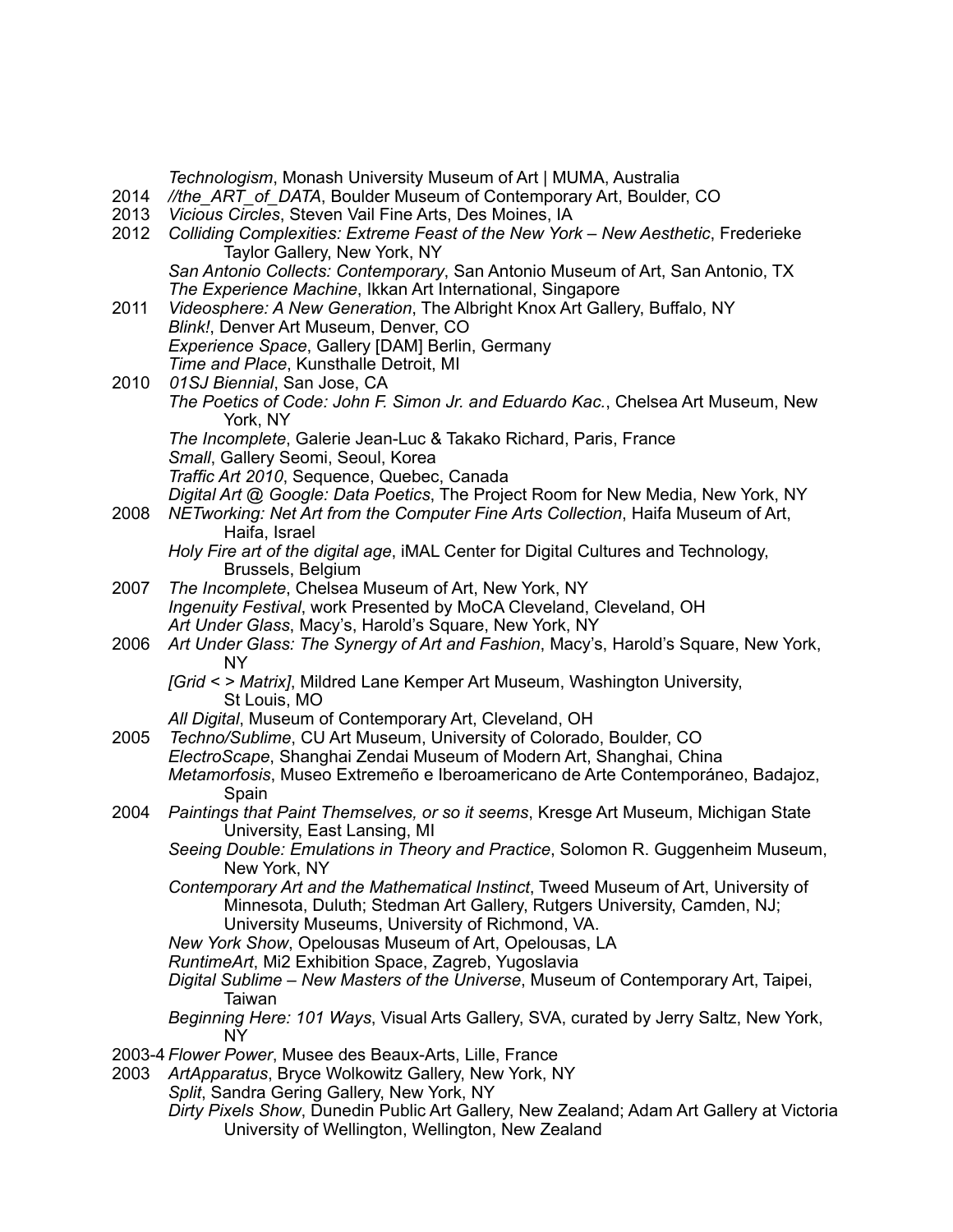| 2002<br>2001                            | Art Futura Festival, Centro de Cultura Contemporanea de Barcelona, Barcelona, Spain<br>In the Making, CCAC Wattis Institute for Contemporary Art, San Francisco, CA<br>Complexity, Samuel Dorsky Museum of Art, New Paltz, NY<br>media city seoul 2002, Seoul Museum of Art, Seoul, South Korea<br>2002 Media Art Dae Jeon - New York: Special Effects, Dae Jeon Municipal Museum of<br>Art, Dae Jeon, South Korea<br>Looking Back at Looking Forward: The Aldrich Museum's Emerging Artists Awards<br>1997-2001, The Aldrich Museum of Contemporary Art, Ridgefield, CT<br>Digital Louisiana, Contemporary Arts Center, New Orleans, LA<br>Math-Art/Art-Math, Selby Gallery, Ringling College of Art and Design, Sarasota, FL<br>Optical Optimism, Galerie Simonne Stern, New Orleans, LA<br>BitStreams, Whitney Museum of American Art, New York, NY<br>Glee: Painting Now, Palm Beach Institute for Contemporary Art, Palm Beach, FL |
|-----------------------------------------|-----------------------------------------------------------------------------------------------------------------------------------------------------------------------------------------------------------------------------------------------------------------------------------------------------------------------------------------------------------------------------------------------------------------------------------------------------------------------------------------------------------------------------------------------------------------------------------------------------------------------------------------------------------------------------------------------------------------------------------------------------------------------------------------------------------------------------------------------------------------------------------------------------------------------------------------|
|                                         | Selections from the Permanent Collection, University of Iowa Museum of Art,<br>Iowa City, IA<br>Selections from the Permanent Collection, Los Angeles County Museum of Art,<br>Los Angeles, CA<br>Perfect 10: Ten Years in Soho, Sandra Gering Gallery, New York, NY<br>Locating Drawing, Doug Lawing Gallery, Houston, TX<br>TranspolyBlu, Elliot Smith Contemporary Art, St. Louis, MO                                                                                                                                                                                                                                                                                                                                                                                                                                                                                                                                                |
| 2000                                    | 2000 Biennial Exhibition, Whitney Museum of American Art, New York, NY<br>An Art of Pure Form, works from the collection of the Solomon R. Guggenheim Museum,<br>New York State Museum, Albany, NY<br>Glee: Painting Now, The Aldrich Museum of Contemporary Art, Ridgefield, CT<br>End Papers: 1890-1900 and 1990-2000, Neuberger Museum of Art, Purchase College,<br>Purchase, NY<br>City of Lights: Art Walk, Boutique Caron, organized by Downtown Arts Projects,<br>New York, NY<br>Años Luz, Centro de Arte La Recova, Tenerife, Canary Islands<br>Scanner, CCAC Institute, San Francisco, CA<br>Mapping, territory, connections, Galerie Anne de Villepoix, Paris, France<br>DEAF, Dutch Electronic Arts Festival sponsored by V2_Organisation, Rotterdam, The<br><b>Netherlands</b>                                                                                                                                             |
| 1999<br>1998                            | Cyber Cypher Either End, Mario Diacono Gallery, Boston, MA<br>Formulations, Sandra Gering Gallery, group show with Sol LeWitt and Hanne Darboven,<br>curated by Timothy Druckrey, New York, NY                                                                                                                                                                                                                                                                                                                                                                                                                                                                                                                                                                                                                                                                                                                                          |
| 1997                                    | Mac Classics Group Show, Postmasters Gallery, New York, NY                                                                                                                                                                                                                                                                                                                                                                                                                                                                                                                                                                                                                                                                                                                                                                                                                                                                              |
| <b>SPECIAL PROJECTS AND COMMISSIONS</b> |                                                                                                                                                                                                                                                                                                                                                                                                                                                                                                                                                                                                                                                                                                                                                                                                                                                                                                                                         |
| 2012<br>2011                            | Mutual Core, a music app for Björk's Biophilia album<br>HD Traffic, collaborative performance with John Chin, Juilliard Music Technology Center,                                                                                                                                                                                                                                                                                                                                                                                                                                                                                                                                                                                                                                                                                                                                                                                        |

- Julliard, March 26 & 27, New York, NY  *Heat From the Core Raises Mountains and Opens Oceans,* print commissioned by Editions Fawbush, New York, NY
- 2010 *HD Traffic*, various cities, US, Europe, Asia
- 2005 Mobility Agents, artist book and cd published by Printed Matter, Inc., and the Whitney Museum of American Art, New York, NY
	- *Two Rivers*, artwork edition commissioned by The Aldrich Contemporary Art Museum, Ridgefield, CT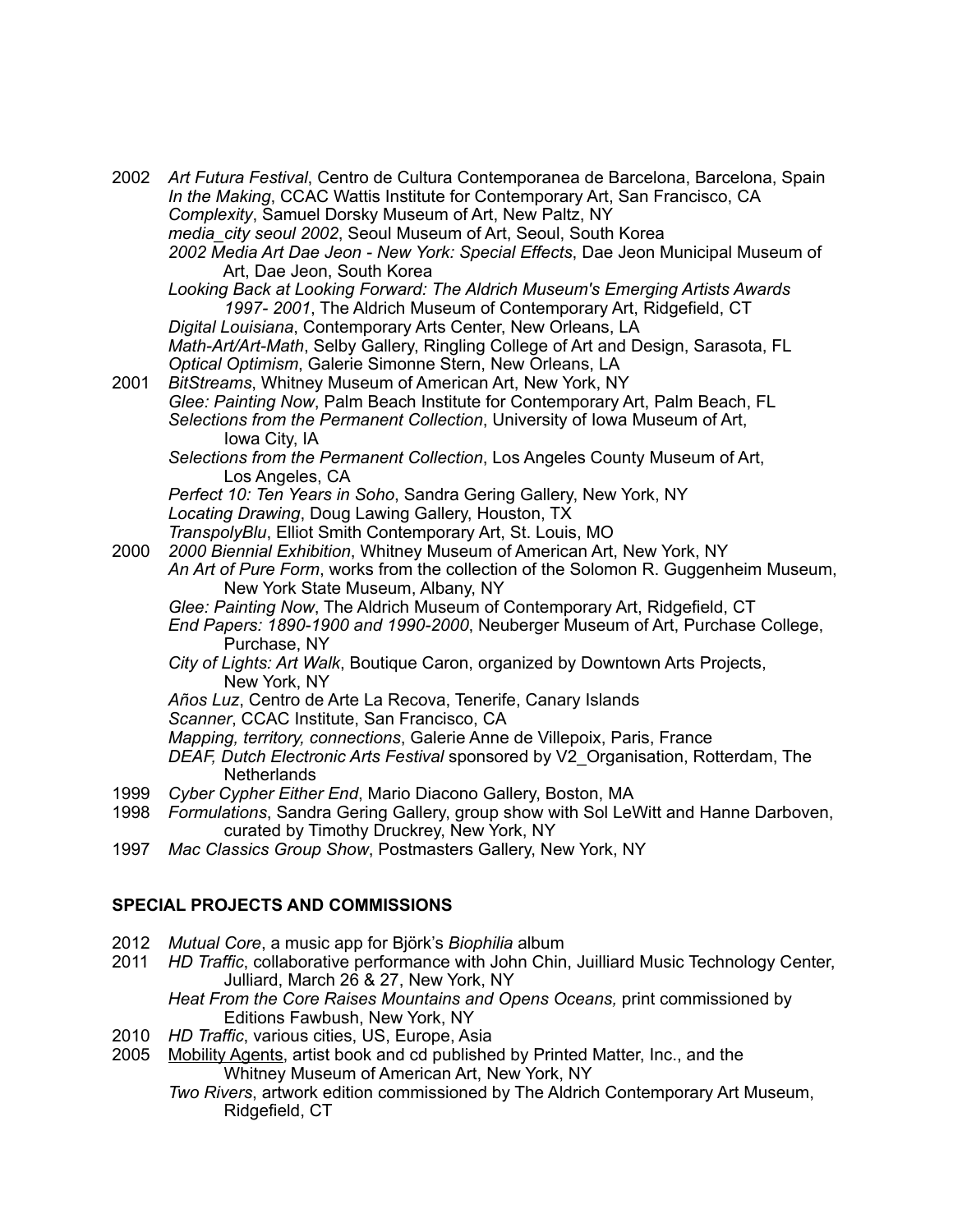2002 *Channels*, permanent installation commission, The College of Medicine, University of Iowa, Iowa City, IA

*2002 Business in the Arts Award*, commissioned artwork, Business Committee for the Arts

2001 *Unfolding Object*, Commissioned by the Guggenheim Museum for Guggenheim.org

### **WEB PROJECTS and EXHIBITIONS**

- 1998 *Beyond Interface*, web site exhibition, juried show, Steve Deitz, chair
- 1997 *Color Balance*, Robert J. Schiffler Foundation, web site installation, www.bobsart.com *Every Icon*, Stadium Online Gallery, curated by Ron Wakkary, www.stadiumweb.com, New York

*HOMEPORT*, Leo Castelli Gallery, Palace Project with Lawrence Weiner and ada web, www.adaweb.com

*Combinations*, Sandra Gering Gallery, www.geringgallery.com, New York, NY

1996 *Words Link*, Slate Magazine Gallery, www.slate.com

*Space of Information – Archive Mapper*, Walter Phillips Gallery, Banff Center, group show curated by Laura Trippi, www.adaweb.com/~dn/a, Canada *Saver*, Java based web project with Cheryl Donegan, www.geringgallery.com *We Both Belong*, web project with Ben Kinmont and ada web, www.adaweb.com *The Web's Most Wanted Painting*, Dia Center for the Arts, web project with Komar and Melamid,

- 1995 *Alter Stats Condition of the Web Observer*, Sandra Gering Gallery, web project and installation of associated drawings, www.geringgallery.com, and New York; web project also installed at The Thing at Ars Electronica, Linz, Austria
	- *Jenny Holzer Please Change Belief*, web project with Jenny Holzer and ada web, www.adaweb.com
- 1994 *Line Drawings*, The Thing Bulletin Board, online gallery, www.thing.net

## **SELECTED PUBLIC COLLECTIONS**

Ackland Art Museum, Chapel Hill, NC Albright-Knox Art Gallery, Buffalo, NY Brooklyn Museum of Art, Brooklyn, NY The College of Medicine, University of Iowa, Iowa City, IA Collezione Maramotti, Reggio Emilia, Italy Denver Art Museum Haifa Museum of Art, Haifa, Israel The Los Angeles County Museum of Art, Los Angeles, CA Museo Extremeño e Iberoamericano de Arte Contemporáneo, Badajoz, Spain Museum of Modern Art, New York, NY The Phillips Collection, Washington, DC The Print Collection of the New York Public Library, New York, NY The Progressive Corporation, Cleveland, OH Robert J. Schiffler Foundation, Greenville, OH San Francisco Museum of Modern Art, San Francisco, CA Solomon R. Guggenheim Museum, New York, NY The Tweed Museum of Art, University of Minnesota, Duluth, MN Ulrich Museum of Art, Wichita, KS University of Iowa Museum of Art, Iowa City, IA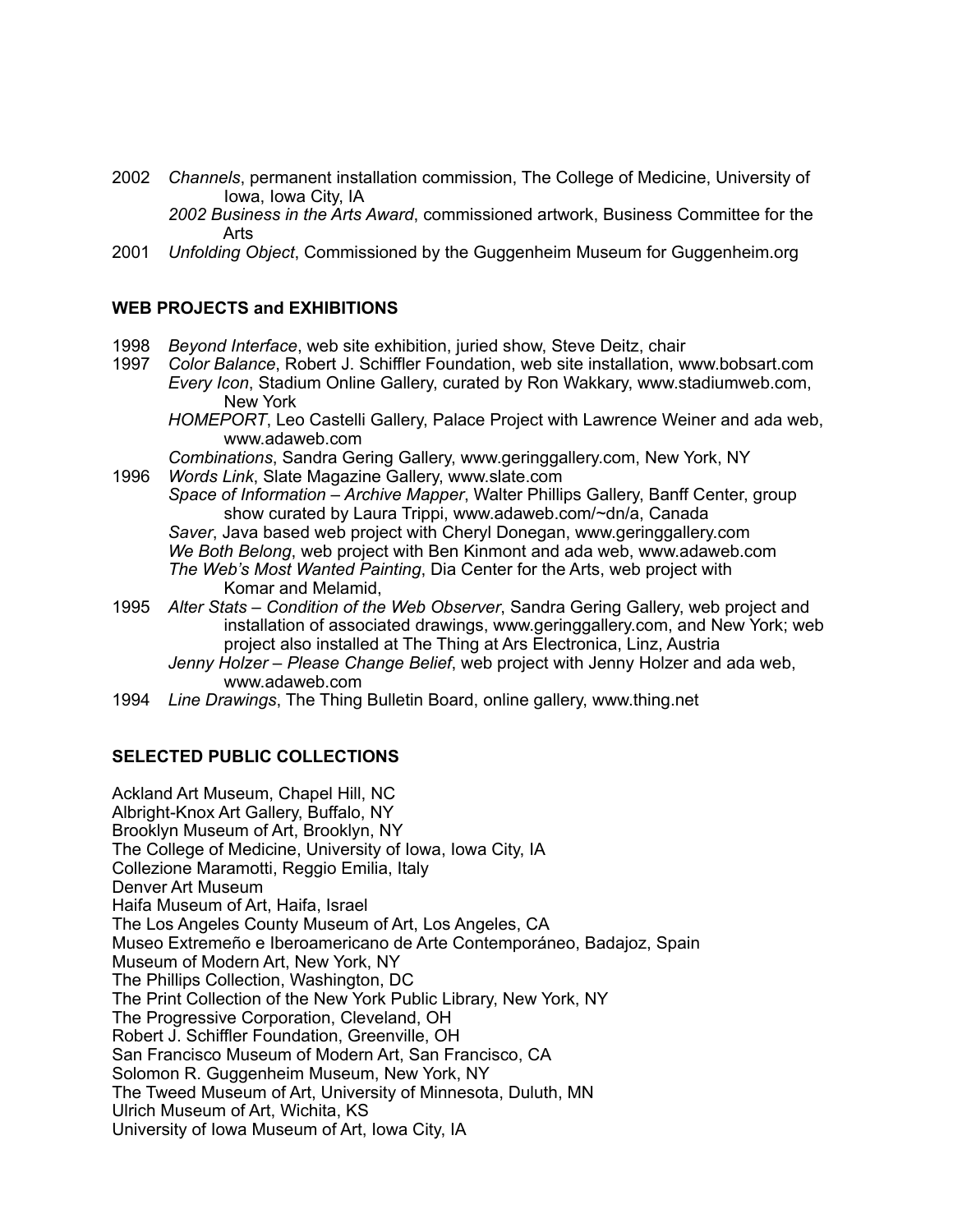Whitney Museum of American Art, New York, NY Zurich Capital Markets, New York, NY

## **SELECTED LECTURES, PANELS, RADIO**

2014 Buddhist Geeks Conference, *Drawing a Path to Mindfulness*, October 18, Boulder, CO

Print Think Conference, Artist Presentation, May 24, Philadelphia, PA

- 2013 The Phillips Collection, Artist Talk, October 17, Washington, D.C.
- 2012 Louisiana Art and Science Museum, *Art After Hours* artist talk, August 23, Baton Rouge, LA
- 2010 Google NYC, artist talk for Google's *Data Poetics*, July 29th, New York, NY The Phillips Collection, *Systems of Knowledge*, October 20, Washington, D.C.<br>2004 Art and Technology: Interviews with Sound and Video Artists, edition 3, www.w
- Art and Technology: Interviews with Sound and Video Artists, edition 3, www.wps1.org
- 2002 Galerie Simonne Stern, panel discussion moderated by Lawrence Rinder, concurrent with Optical Optimism exhibition, 14 September, New Orleans, LA
	- SITE Santa Fe, conversation with James Crutchfield of the Santa Fe Institute, 24 August, Santa Fe, NM

SITE Santa Fe, gallery talk concurrent with solo exhibition, 22 June, Santa Fe, NM Coding as Creative Writing, Guggenheim Museum, lecture, 15 May, New York, NY Collecting the Uncollectable, Guggenheim Museum, panel discussion moderated by Jon Ippolito, 9 April, New York, NY

# **SELECTED BIBLIOGRAPHY: BOOKS**

Diacono, Mario. John F. Simon, Jr.: Outside In. Ten years of Software Art, Collezione Maramotti, 2009. (Catalogue).

Sayre, Henry M., A World of Art, Pearson Education, New Jersey, 2004, p. 324

Staff, Craig, After Modernist Painting The History of a Contemporary Practice*, I.B.Tauris & Co. Ltd, New York, 2013,* p 6, 157-161, 163, 164

*American Visionaries, Selections From the Whitney Museum of American Art*, Introduced by Maxwell L. Anderson, Whitney Museum of American Art, 2001, p283

Lieser, Wolf, The World of Digital Art, h.f. ullmann, Berlin, 2010, p. 113, 140, 144, 146, 184, 267 Wilson, Stephen, Art + Science Now, Thames & Hudson Inc., New York, 2010, p. 166

- Stern. Nathaniel, Interactive Art and Embodiment: The Implicit Body as Performance, Gylphi Limited, Great Britain, 2013, p 221, 227-230
- Portela, Manuel, Scripting Reading Motions The Codex and the Computer as Self-Reflexive Machines, MIT Press, Cambridge, MA, 2013, p 333-338
- Adler, Phoebe, Hayman, Leanne, Art and the Internet*,* Black Dog Publishing Limited, London, 2013, p 116-117
- Cross, Susan, Markonish, Denise, Sol Lewitt 100 Views, Mass MOCA in association with Yale University Press, New Haven and London, 2009, p108
- Blais, Joline, and Ippolito, Jon, At The Edge of Art, Thames & Hudson Ltd, London, 2006, p19

Tribe, Mark, Jana, Reena, New Media Art, Taschen GmbH, Koln, 2006, p 86 - 87

- Maeda, John, Creative Code, Thames & Hudson Ltd., London, 1999, p46-47
- Wands, Bruce, Art of the Digital Age, Thames & Hudson Ltd., New York, 2006 p 4, 29, 164, 170, 171
- Rush, Michael, New Media in Late 20th-Century Art, Thames & Hudson Ltd., 1999, p 193-194
- Valery, Paul, Luis Brea, Jose, Dietz, Steve, la Conquista De La Ubicuidad, Centro Parraga, Las Palmas de Gran Canaria, 2003, p 130-131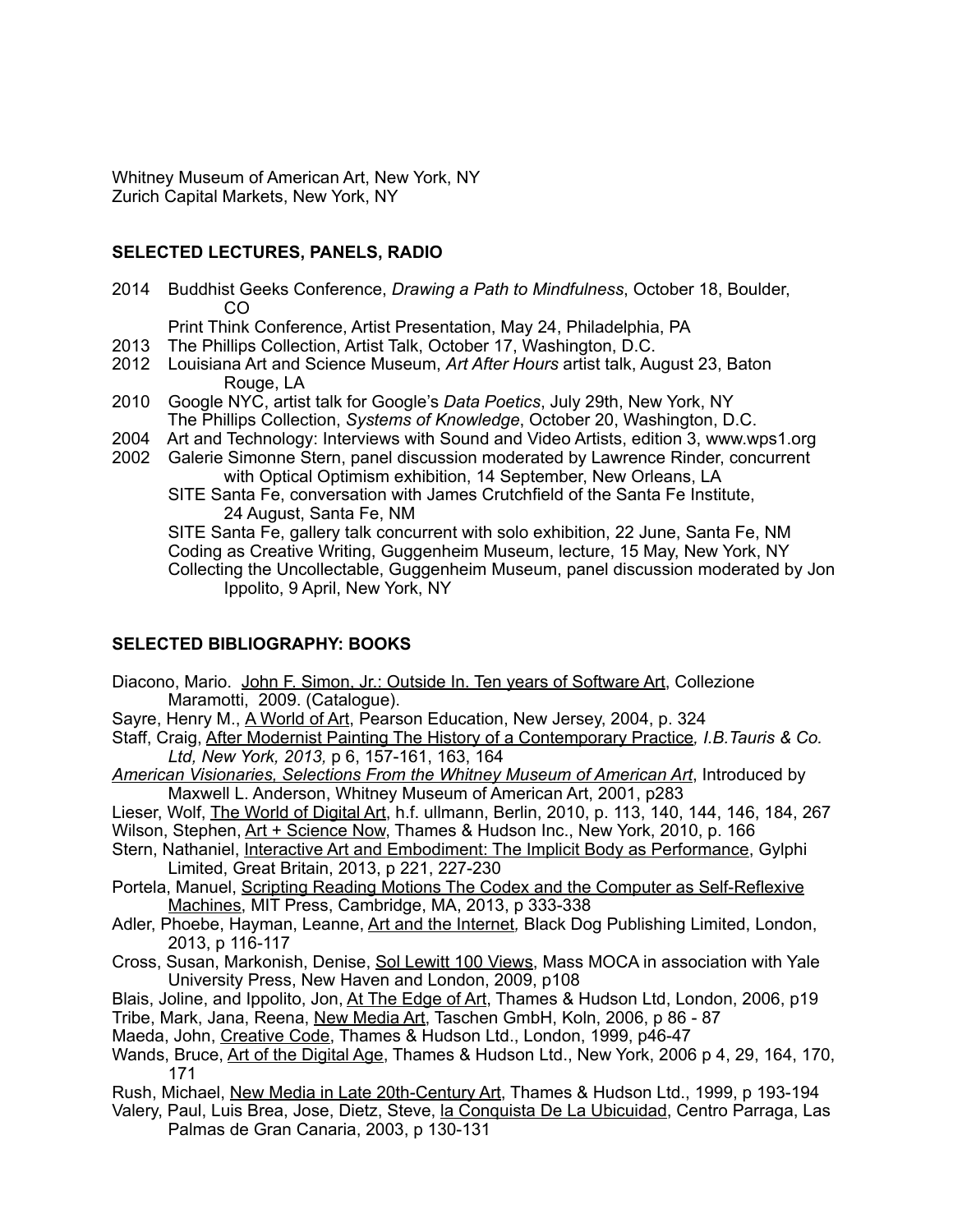Stallabrass, Julian, Internet Art The Online Clash of Culture and Commerce, Tate Publishing, London, 2003, p135

Paul, Christiane, Digital Art, Thames & Hudson Ltd., London, 2003, p69

ed Mitchell, William J., Inouye, Alan S., Blumenthal, Marjory S., Beyond Productivity Information Technology, Innovation, and Creativity, National Academy Press, Washington D.D.,

2003, National Research Council of the National Academies, p 38

- Baumgartel, Tilman, [net.art 2.0] New Materials Towards Net Art, Verlag Fur moderne Kunstg Nurnberg, der Autor und die Kunstlerlnnen, Germany, 2001, p96-105
- Bild-Medium-Kunst, hrsg. von yvonne Spielmann und Gundolf Winter unter Miratbeit von Christian Spies. -- Munchen : Fink, 1999, p274-276, 284

GoTop, Digital Art Creation, E&T, 2006, p25, 168, 266

### **SELECTED BIBLIOGRAPHY: ARTICLES**

Turner, Kiki, "John F. Simon, Jr.", *ARTnews*, January, 2014

Morgan, Robert C., "John F. Simon, Jr. at Sandra Gering Gallery", *World Sculpture News*, Spring 2014

Yuan, Xiaoying Juliette, "The Artist's Creative Process: John F. Simon, Jr.", *streamingmuseum.com*, 2014

McCarthy, Michael, "Simon Says: Outside the Lines", *Modern Luxury DC*, December 1, 2013 Miller, Robin. "Simon Goes Digital To Create His Ever-Changing Images." *The Advocate*,

September 2012

Moreno-Bunge, Sophia. "Spotlight on John F. Simon, Jr.'s 'innerhole', NYC." *The Huffington Post*, October, 2010

"Gering & López Gallery; John F. Simon, 'Innerhole'." *Time Out, New York*, September 2010 Baumgartel, Tilman. "Art that does what it says: Interview with John F. Simon, Jr." n.d.

Rizzo, Renato. "Il profeta della software art." *La Stampa* – Torino, March 6, 2010.

Martini, Alberto Mattia. "John F. Simon, Jr." *Espoarte*, June/July 2009.

Drake, Cathryn. "John F. Simon Jr.: Collezione Maramotti." *Artforum*. Summer 2009.

Pasini, Francesca. "Il livello morale del collezionismo." *Linus*, May 2009.

"Se l'art e software." *Il Carabiniere*, May 2009.

Quaranta, Domenico. "John F. Simon, Jr." *Flash Art*, May 2009.

Tanni, Valentina. "John F. Simon, Jr." *Exibart Onpaper*, May/July 2009.

"La software art di John F. Simon alla Collezione Maramotti." *Arte e Critica*, May 2009.

Bolelli, Lorella. "John Simon tra gli schermi." *Il Resto del Carlino*, May 2009.

Bolleli, Lorella. "John Simon alla Collezione Maramotti.' *Il Resto del Carlino* , May 2009

Angeli, Brunella. "A qualcuno piace caleidoscopico!"*Domenicale*, April 2009.

Castano, Maria Stella. "Sorpresa: il software ne fa di tutti I colori." *Anna*, April 2009.

Bonami, Francesco. "Attenti alla software art." *Vanity Fair*, March 2009.

"Collezione Maramotti: inaugura John Simon." *Mese Reggio*, March 2009.

"The software art di John F. Simon." *L'Informazione di Reggio Emilia*, March 2009.

Olson, Marisa. "The Nostradamus of New Media?" *Rhizome*. 16 March 2009.

Caines, Marcia. "'Outside In' – Interview with John F. Simon Jr." *Cluster*. 10 March 2009. Luppi, Stefano. "Bit generation." *Il Giornale dell'Arte*, March 2009.

Franci, Francesco. "Outside In/ Ten Years of Software Art." *Abitare*. 23 February 2009.

Princenthal, Nancy, "John Simon Jr. at Gering & López," *Art in America*, April 2008, p. 164 Pollack, Barbara, "John F. Simon Jr.: Winds Across the Inner Sea," *Time Out New York*,

October 25, 2007

Robinson, Walter, "John F. Simon, Jr.", *Artnet Magazine*, March 10. 2008 "Goings On About Town: John F. Simon Jr.," *The New Yorker*, October 23, 2007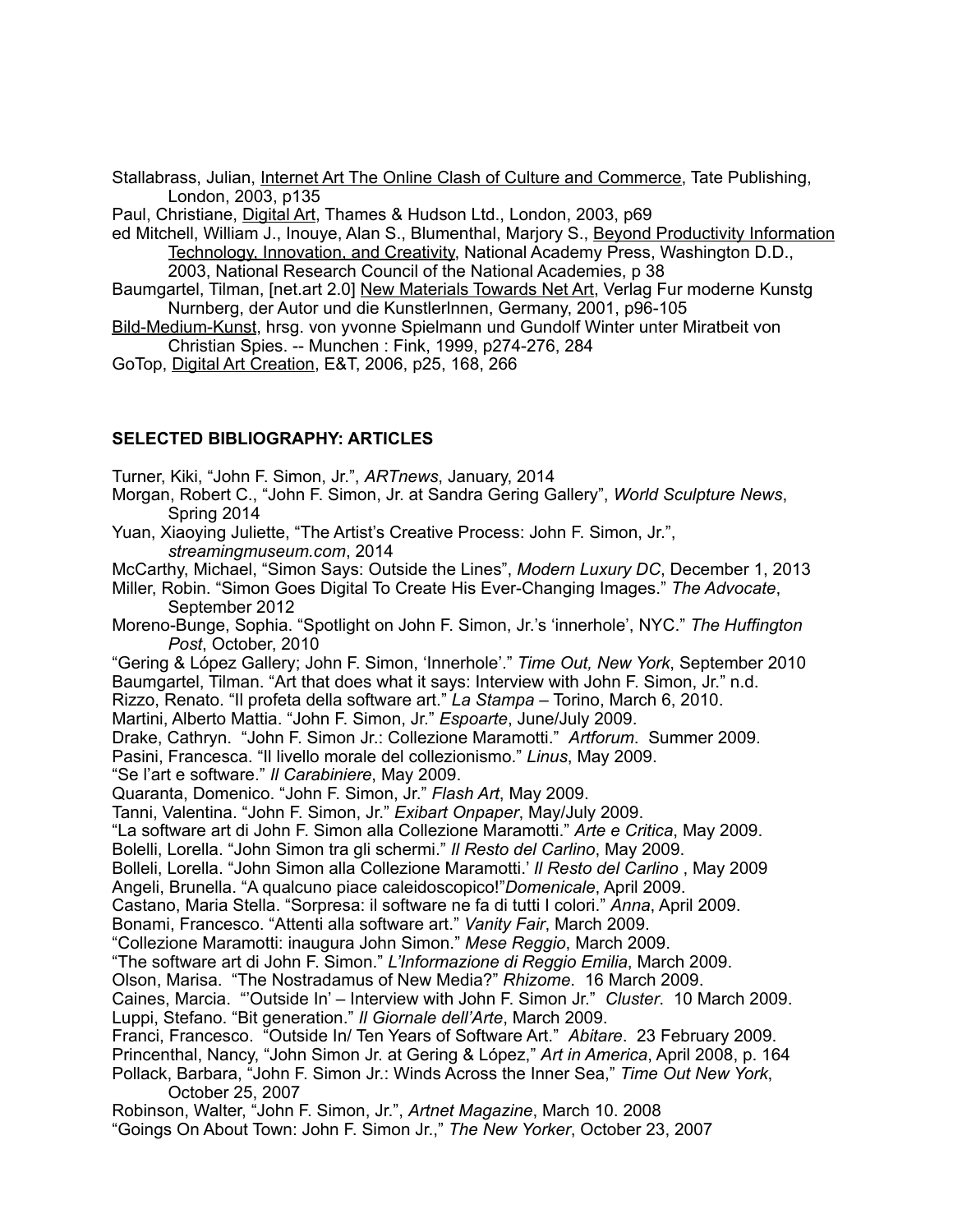- Greben, Deirdre Stein and John F. Simon Jr., "How Bloopers Become Breakthroughs," *ARTnews*, November 2006, p. 174
- Kino, Carol, "Teaming With the Artists To Buoy the Bottom Line," *The New York Times*, 29 March 2006
- Litt, Steven, "Digital show both new and familiar," *The Plain Dealer*, 2 February 2006
- Tranberg, Dan, "Digital artist writes own code for endlessly changing images," *The Plain Dealer*, February 2006
- Boxer, Sarah, "Web Works That Insist On Your Full Attention," *The New York Times*, 28 June 2005
- Lambert, Emily, "Binary Art," *Forbes Magazine*, 12 January 2004, p.210
- Yablonsky, Linda, "Art/Architecture; To Replace Paint and Page, Artists Try Pixel Power," *The New York Times*, 17 August 2003
- Pollack, Barbara, "John F. Simon Jr. at Sandra Gering," *Art in America*, January 2003 Berwick, Carly, "Net Gains," *ARTnews*, December 2002
- Kenyon, John, "Wall-to-Wall Art," *Iowa City Gazette*, 10 October 2002, p.1B, p.5B
- Smith, Roberta, "A Profusion of Painting," *The New York Times*, 10 May 2002
- Nappi, Maureen A., "Language, Memory and Volition: Toward an Aesthetics of Computer Arts", Doctoral dissertation, 2002
- Mirapaul, Matthew, "Getting Tangible Dollars for an Intangible Creation", *The New York Times*, 18 February 2002
- Simon, John F., Jr., "Smock (Off the Wall)", artist's project for *Smock Magazine*, Winter 2002
- Atkins, Robert, "True to His Code", *Artbyte*, July/August 2001, vol. 4, no. 2, p.39-43
- Delson, Susan, "If Picasso Were a Programmer", *Forbes.com*, 25 June 2001
- Pollack, Barbara, "Simon Sells", *Art & Auction*, June 2001, p.79
- Rossbach, Janet B., "John F. Simon, Jr.: Computer Art as Fine Art", *Visual Arts Journal*, Spring 2001
- Rosenbaum, Lee, "Tech Art: Boom or Bust?", *The Wall Street Journal*, 6 April 2001, p.W14 Berwick, Carly, "The New New-Media Blitz", *ARTnews*, April 2001, pp.112-116
- Kimmelman, Michael, "'BitStreams' and 'Data Dynamics': Creativity, Digitally Remastered", *The New York Times*, March 23, 2001, p.E31
- Bodow, Steve, "The Whitney's Digital Sampler", *New York Magazine*, March 26, 2001, pp.72-77 Jana, Reena, "Restoring the Sistine Website", *www.wired.com*, March 22, 2001
- Anton, Saul, "Net Gains: A Roundtable on New-Media Art," a roundtable led by Saul Anton, Artforum, March 2001, pp.118-125
- Sonkin, Rebecca, "Icons of the Small Screen", *ARTnews*, March 2001, p.50
- Daniel, Jeff, "Digital exhibition taps into many media and traditions", *St. Louis Post Dispatch*, February 11, 2001
- Breslin, Ramsay Bell, "Under the Digital Sun", *Eastbay Express*, December 1, 2000
- Madoff, Steven Henry, "Is This the Museum of the Future?", *Talk Magazine*, March 2001, pp. 132-37
- Simon, John F., Jr., "Hot List," *Artforum*, February 2001.
- Rush, Michael, "New Media Rampant", *Art in America*, July 2000, p.43
- Korotkin, Joyce, "Review: John F. Simon, Jr. at Sandra Gering", *The New York Art World*, May 2000, p.9
- Pollock, Barbara, "On the Edge: Digital Evolution.", *ARTnews*, April 2000, p.142
- Princenthal, Nancy, "John Tremblay and John F. Simon, Jr. at Sandra Gering", *Art in America*, April 2000, pp.154-55
- Hamilton, Anita, "Clicking on the Canvas: A new exhibit of Net art is good, strange fun", *Time Magazine*, April 10, 2000, p.129
- Miller-Keller, Andrea, "Varieties of Influence: Sol LeWitt and the Arts Community", Sol LeWitt: A Retrospective, San Francisco Museum of Modern Art, 2000, p.76